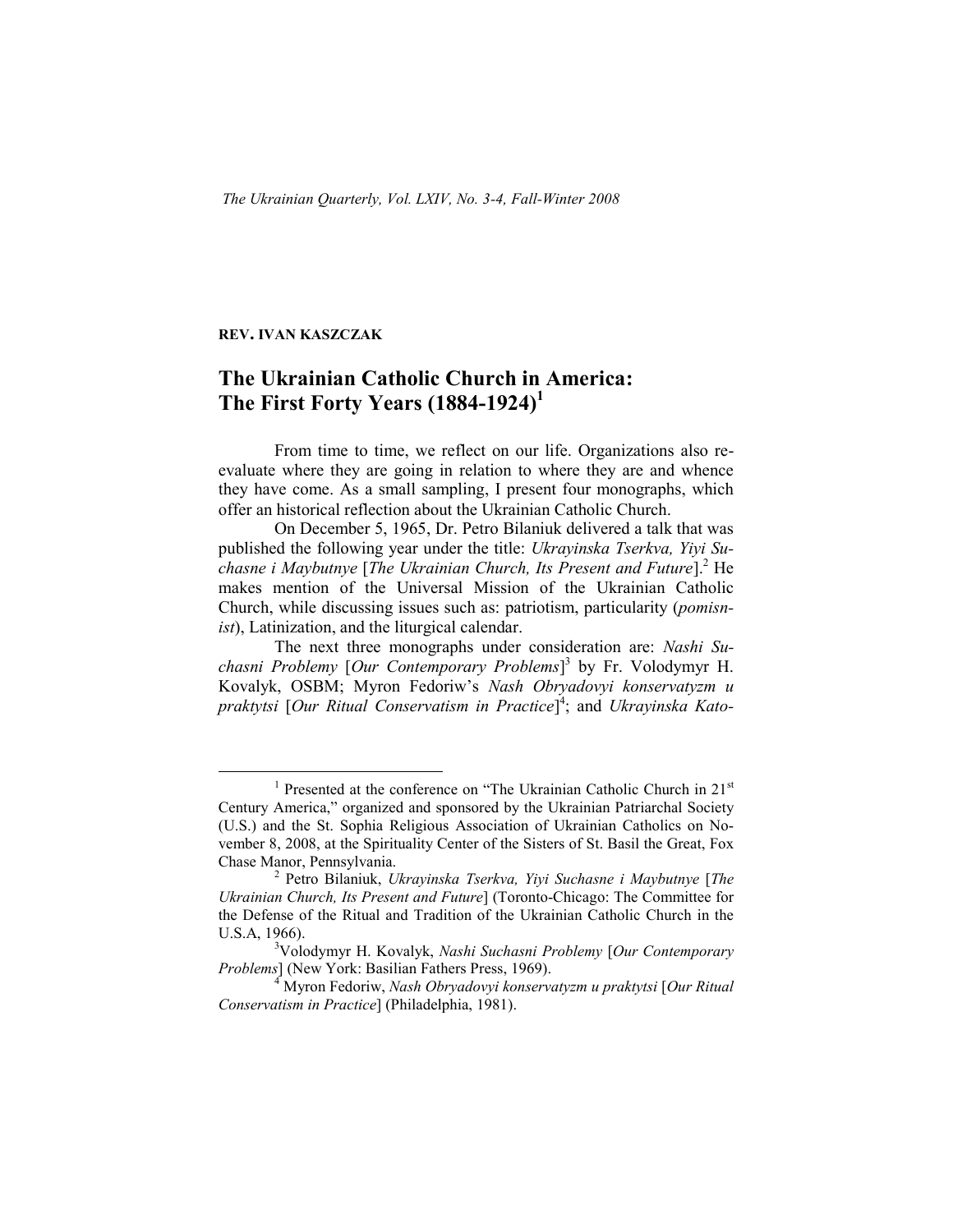*lytska Tserkva 1945-1970* [*Ukrainian Catholic Church 1945-1970*] by Dr. Isydor Nahayewsky. 5

These well-written works reflect their time, with a great deal of focus on the persecuted church and on survival. They also are prisoners of their time, because I think they do not focus enough on the Ukrainian Catholic Church in the United States. Instead of focusing on growth and evangelical mission, they focus on stability and tradition. They are more about maintenance than expansion. I hope to build on their foundation by using history as a foundation.

On the cover of a 1975 issue of *For the Patriarchate,* 6 a bulletin of the Society for the Promotion of the Patriarchal System in the Ukrainian Catholic Church, we see a picture of Patriarch and Cardinal Joseph Slipyj baptizing a child. Under the photo, in a succinct yet powerful sentence, we are presented — perhaps inadvertently — with the primary mission of the Ukrainian Catholic Church: "Jesus Christ gave the command-instruction to the apostles to preach His teaching and alongside with that the necessity of Baptism: 'Go and teach all nations, baptizing them in the name of the Father and the Son and the Holy Spirit' (Matthew 28:19)."

This primary mission and how we fulfill it is at the core of this reflection. In short, I want to refocus the tradition-based ecclesiology of the four monographs cited earlier to an ecclesiology which reinvigorates a forward-looking church.

Jesus called his followers to be "salt" (Matthew 5:13), "light" (Matthew 5:14-16) and "leaven" (Matthew 13:33) for the world. These metaphors remind us the church is meant to increase, not decrease. In a very real sense, we carry this treasure — the gospel — in "earthen vessels," but it is a treasure that is not simply for us. This treasure is to be shared by adding flavor to life, shining the light of faith and providing growth.

Using the first 40 years of the Ukrainian Catholic Church's existence in America as an example, I would like to present some positive facets of our history we should emulate. I will also present some negatives in our history, against which we should maintain a constant vigilance. Perhaps we have forgotten some traits that made our church vibrant in the past. We are not a church simply of memory — but one of vision.

<sup>5</sup> Isydor Nahayewsky, *Ukrayinska Katolytska Tserkva 1945-1970* [*Ukrainian Catholic Church 1945-1970*] (New York-Chicago: St. Andrew's Society of Ukrainian Catholic Priests, 1972).

<sup>6</sup> *Za Patriarchat* [*For the Patriarchate*], no. 10 (October 1975).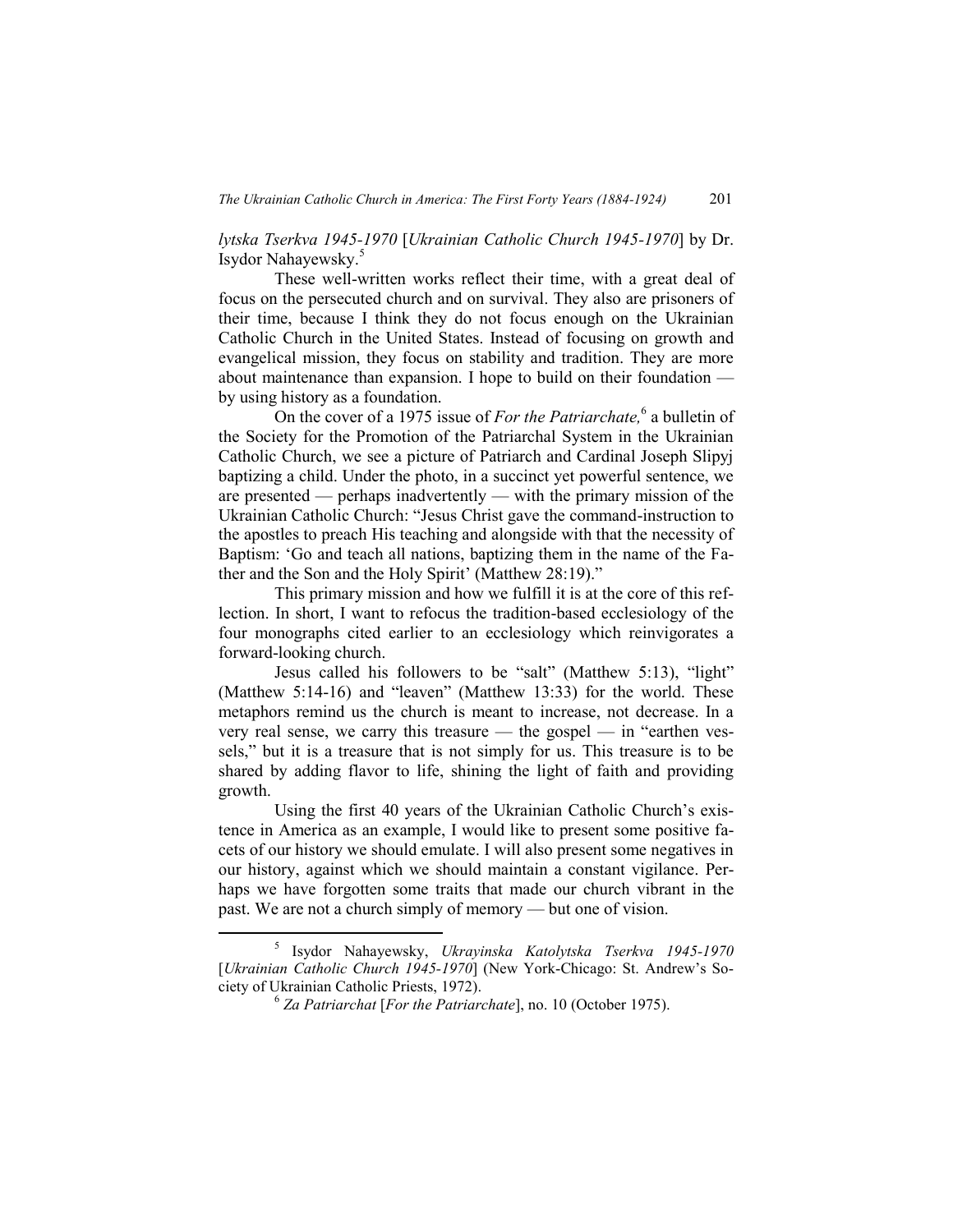I make no claim that this paper is an evaluation of present structures or persons in the church; this paper is more for reflection than analysis. For a critical assessment of present-day structures and ecclesiology, I would refer the reader to an excellent article by Peter Galadza:

"It is my contention that the structure of the church now in place throughout large segments of Eastern Catholicism is detrimental to the unity, holiness, catholicity, and apostolicity of Christ's church, and is a structure that prevents Catholics of varying ethno-national backgrounds not to mention those who would like to become Catholic — from gathering and collaborating for the purposes of witnessing to the gospel according to a particular church's theology, liturgy, spirituality, and canonical discipline."7

This paper looks at the history of the Ukrainian Catholic Church from 1884 to 1924 and attempts to extrapolate some ideas for reflection. The first date is taken from the arrival of Rev. Ivan Wolansky, the first Ukrainian Catholic priest in American, in December 1884.<sup>8</sup> The terminal date, June 8, 1924, is taken from the appointment of two bishops for the Ruthenian Catholics: Bishop Constantine Bohachevsky for the Galician Ruthenians (*pro Ruthenis ex Galitia oriundis*) and Bishop Basil Takach for the Ruthenians from Subcarpathia (*pro Ruthenis ex Podcarpatia Russa*). In effect, the Ruthenian or Greek Catholic Church, as it was most often called at the time, was still one ecclesial unit with two eparchies.

This unity in the face of much misunderstanding and suspicion rises from the past as a testament to the many in our church who did not say the "Ruthenian" Church is only for a particular ethnic group. For 40 years, there was one church that many members did not refer to neither as "Ruthenian" nor as "Greek" — but as *nasha* [ours]. There was a sense of ownership on the local level that underlined the manner in which every parishioner saw their parish: not by the title, but by the relationship it created — *nasha* [ours].

For the sake of further elucidation, we must briefly outline the relationship of all Catholic Churches in the U.S.

<sup>7</sup> Peter Galadza, "The Structure of the Eastern Churches: Bonded with Human Blood or Baptismal Water?" *Pro Ecclesia*, XVII, no. 4 (Fall 2008), p. 373.

<sup>8</sup> Joseph Krawcheniuk. "Fr. Ivan Wolansky, The first Ukrainian catholic priest in the U.S," *Logos: Periodicum Theologiae Trimestre*, LXXXI, no. 3 (July-September 1981), pp. 161-184.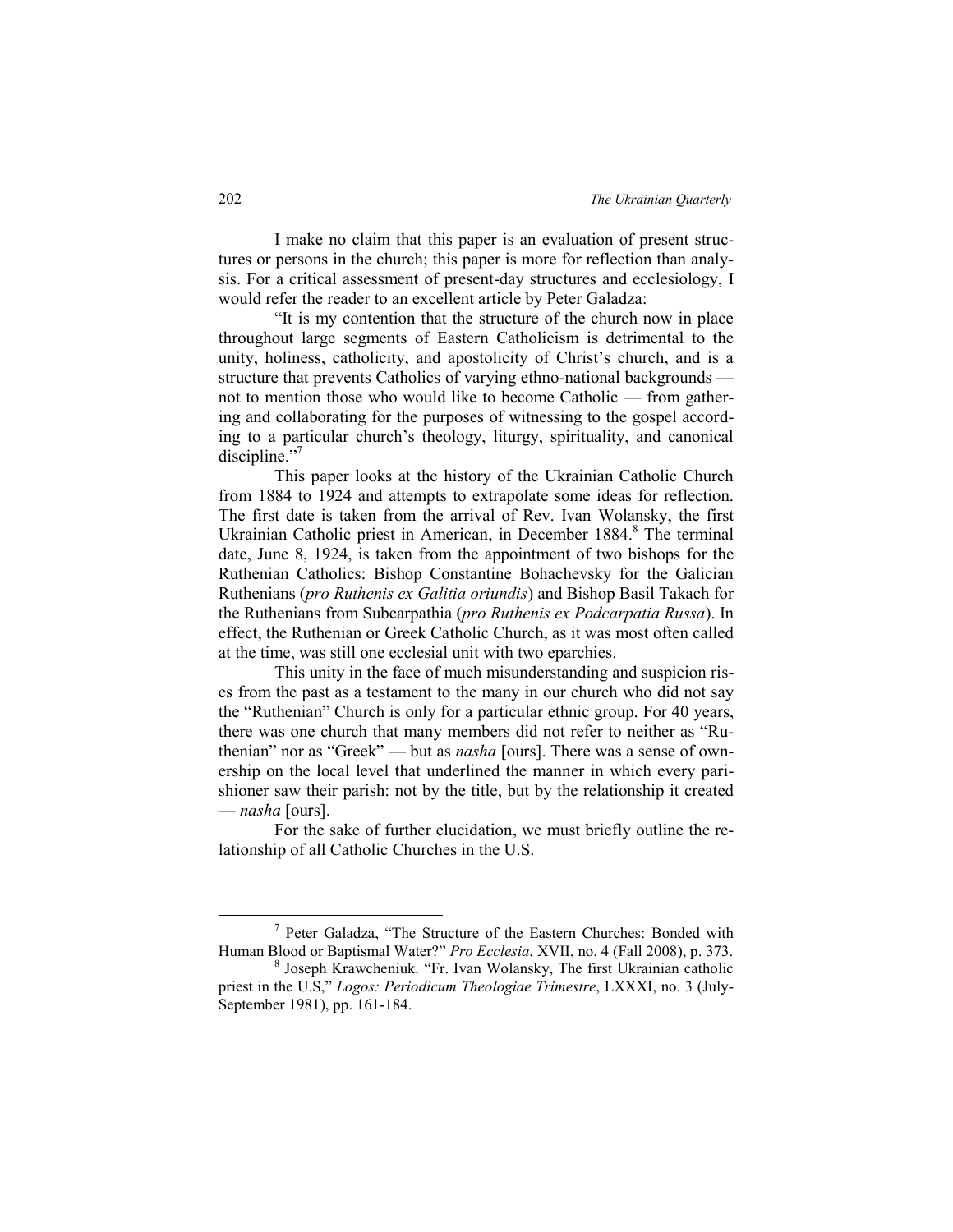From the appointment of the first Catholic bishop in the United States in 1789<sup>9</sup> until 1908, all the Catholic Churches in the United States, both eastern and western, fell under the jurisdiction of the *Congregation for the Propagation of the Faith*. The entire U.S. was considered missionary territory. From 1908 to 1917, only the Eastern Catholic Churches remained under the Congregation "*Propaganda Fide*." For the period 1917- 1924, the Eastern Catholic churches<sup>10</sup> fell under the jurisdiction of the *Congregation for the Oriental Churches*.

This last change was done out of respect to the eastern churches: "By creating a Congregation for the eastern Churches Benedict removed an obstacle to dialogue. Previously the East fell under Propaganda Fide, the church's organ which regulates affairs in mission territories, so that one could hardly avoid the impression that Eastern Churches were in this way themselves considered almost like mission territory."<sup>11</sup> Nevertheless, the power in the United States was firmly entrenched in the Latin hierarchy.

The Ukrainian Catholic Church of the day had to deal with several sources of power: the Congregation "*Propaganda Fide*," each individual bishop and a unique annual meeting of Archbishops. The Archbishops met from 1890 to 1919, and the Eastern Catholic Churches were the third most frequently discussed topic.

At that time, Rev. Nicephorus Chanath was the first Ruthenian priest to present the case of the Eastern Churches to the Archbishops, in the years 1892 and 1894, where he "read a lengthy communication on the present conditions of the Catholics of the Greek Rite in the United States $^{1,12}$ 

<sup>9</sup> John Carroll was appointed the first Bishop of Baltimore by the same Brief that erected the diocese: *Ex hac apostolicae* of Pope Pius VI on November 6, 1789. For an English translation see: John Tracy Ellis (ed.), *Documents of American Catholic History – Vol. I 1493-1865* (Wilmington, DE: Michael Glazier, 1987), pp. 163-167.

 $10$  For a brief yet comprehensive survey of Eastern Christianity, see: Ronald Roberson, *The Eastern Christian Churches: A Brief Survey*, 7<sup>th</sup> ed. (Rome: Orientalia Christiana, 2008).

<sup>&</sup>lt;sup>11</sup> Edward G. Farrugia, SJ, *The Pontifical Oriental Institute: the First Seventy-five Years 1917-1992* (Rome: Edizioni "Orientalia Christiana," 1993), p. 9.

<sup>&</sup>lt;sup>12</sup> Robert Trisco, "An Extracanonical Institution: The Annual Meetings of the American Archbishops, 1890-1919," *The Jurist*, no. 68 (2008), p. 83.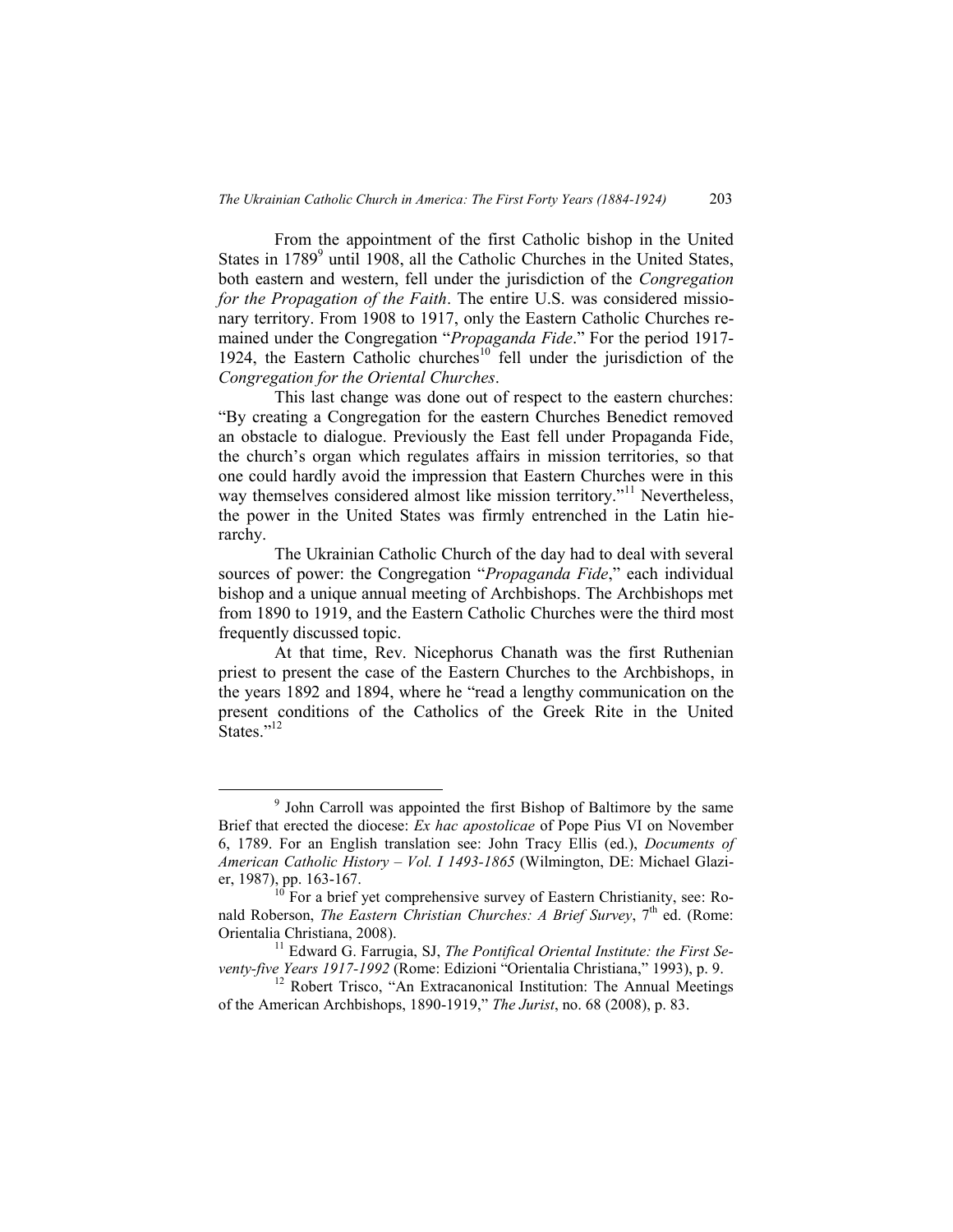The situation of the Ruthenian Church of the day was secondary to the desire of the Latin Church for conformity and unity of jurisdiction. Throughout the work of Chanath's successor, the Apostolic Visitator Very Rev. Andrew Canon Hodobay (1902-1907), the Latin hierarchy kept the Ruthenians in check and in abeyance.

In 1907, Bishop Soter Ortynsky (1907-1916), over the protests of the Archbishops, was nominated as the Greek Catholic bishop for the Ruthenians. It was not until 1913 that Bishop Ortynsky received Ordinary jurisdiction and finally was able to lead the Ruthenian Church.

Following the bishop's death in 1916, two administrators were appointed for the one Ruthenian Church. On April 11, 1916, Rev. Peter Poniatyshyn and Rev. Gabriel Martyak were called to Washington, along with Valentine Balogh, the chancellor:

"The Delegate informed us that the Apostolic See had named two administrators for our church in America, although the entire organization was still a single church. Thereupon, he gave us both our letters of appointment. These documents confirmed that both administrators enjoyed full Episcopal authority and all spiritual authority normally accorded to bishops in America."<sup>13</sup>

The administrators of the Ruthenian eparchy, Rev. Poniatyshyn and Rev. Martyak, continued to serve and rule one church. This cooperation between two of the major factions in the Ruthenian Church shows that it was possible to maintain that core unity — possible, because it happened, but not easy.

There were two basic tensions in the early church in America. One of the tensions was between the Latin (Irish) bishops mentioned above and the tension just alluded to — between Galician and Subcarpathian Ru- $\sin s$ <sup>14</sup>

One author, Foraneus (which may be a pen name), in 1915 revealed the unabashed bias of the majority of the Latin hierarchy and clergy in a two-part article that appeared in *The Ecclesiastical Review*<sup>15</sup> and ex-

<sup>13</sup> Walter Paska, *Sources of Particular Law for the Ukrainian Catholic Church in the United States* (Washington, D.C.: The Catholic University of America, 1975), p. 67.

Both branches of the Ruthenian Church were often referred to as "the Greeks."

<sup>&</sup>lt;sup>15</sup> Foraneus, "Some thoughts on the Ruthenian Question in the United States and Canada," *The Ecclesiastical Review*, LII (1915), pp. 42-50; part two appeared in the same journal as "The Ruthenian Question Again," pp. 645-653.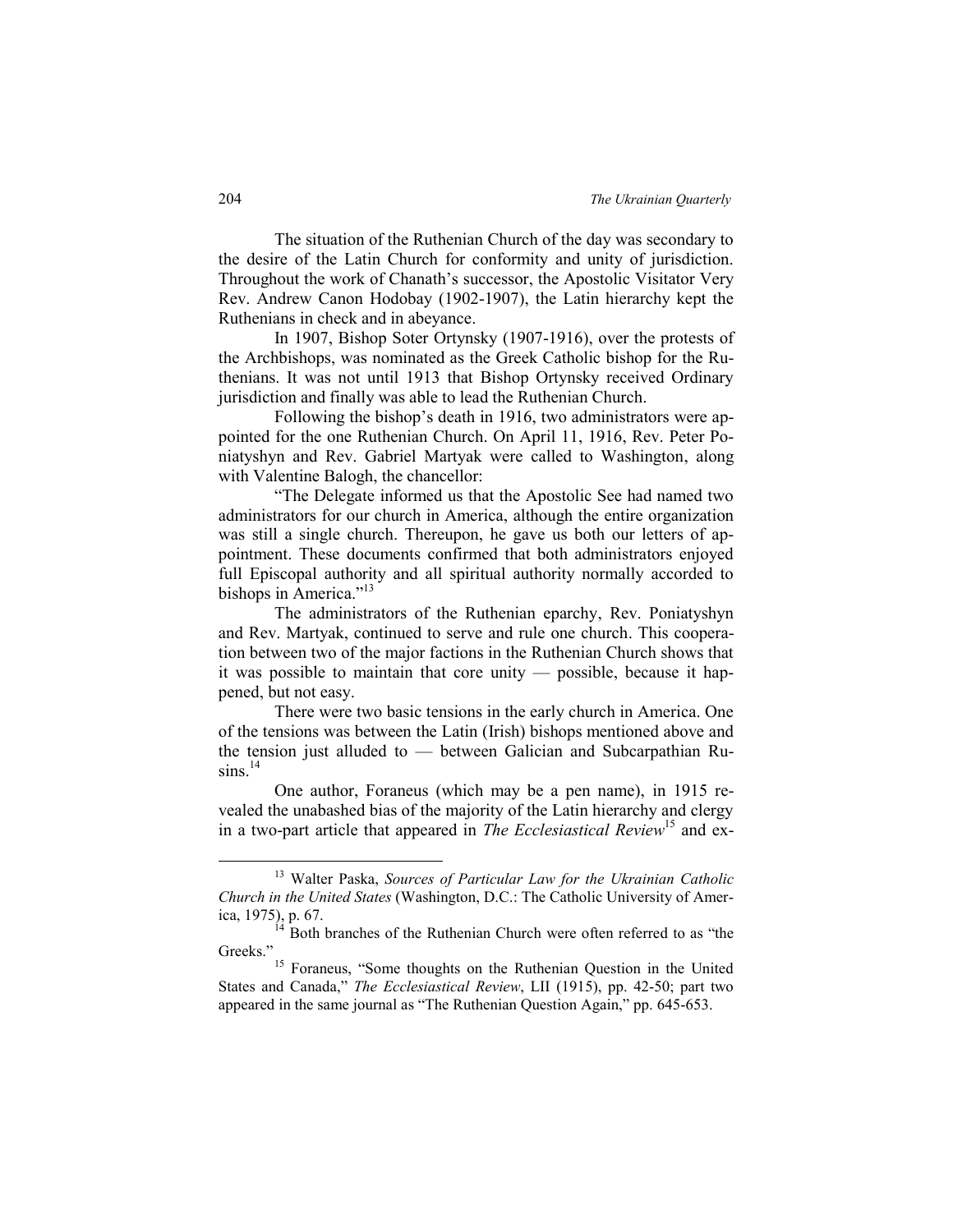emplifies the prevailing attitude toward the Ruthenian church. In this article, the author presents the biases of the Latin hierarchy in a very clear way, his protestations of respect to the contrary. I will present each of his assessments with a brief comment.

- 1. Only one bishop per jurisdiction, because "parallel jurisdictions have the tendency to perpetuate differences and strife."<sup>16</sup> Commentary: This need to hold on to European categories of governance and an overzealous attachment to unity placed the needs of the Ukrainian Church on the back burner: "The possible loss of a few souls of the Greek rite, the archbishops thought, 'bears no proportion to the blessings resulting from uniformity of discipline'."<sup>17</sup> The Ukrainian Catholic Church needs to be its own advocate and defend its rights and rites and church in the face of much ignorance and misguided intentions even within the Catholic communion.
- 2. "Compared with the Latin rite, the Byzantine is and always will be in a state of inferiority."<sup>18</sup> Commentary: It was said that the sheer numerical superiority of the Latin Church makes it easy to be Latin but difficult to be Catholic. The overriding belief that the Latin Church, her tradition and liturgy, is normative for the United States, and indeed the world, is a skewed ecclesiology that finds resonance in the common parlance of most Catholics.
- 3. "By making itself subservient to the principle of nationality… it has done great harm to the cause of the peoples it thought to serve."<sup>19</sup> Commentary: In some ways and in some days this is true; yet, in essence, one cannot be Catholic and be exclusively tied to one nation. In other words, one's mission to preach must be open to all.
- 4. "The situation in Canada is bad, because it sets up permanently a distinct national church."<sup>20</sup> Commentary: This theme is repeated often. If you are from Western Europe, you can be in Canada or the United States. Eastern Europeans are often interminably viewed as foreigners.
- 5. The Ruthenians in Canada and U.S. "will remain Ruthenians for some years, but their descendants born there speak no other language but

 $16$  Ibid., p. 45.

<sup>17</sup> James Hennesey, S.J., *American Catholics* (New York: Oxford University Press, 1981), p. 193.

<sup>&</sup>lt;sup>18</sup> Foraneus, p. 46.

 $19$  Ibid.

<sup>20</sup> Ibid., p. 48.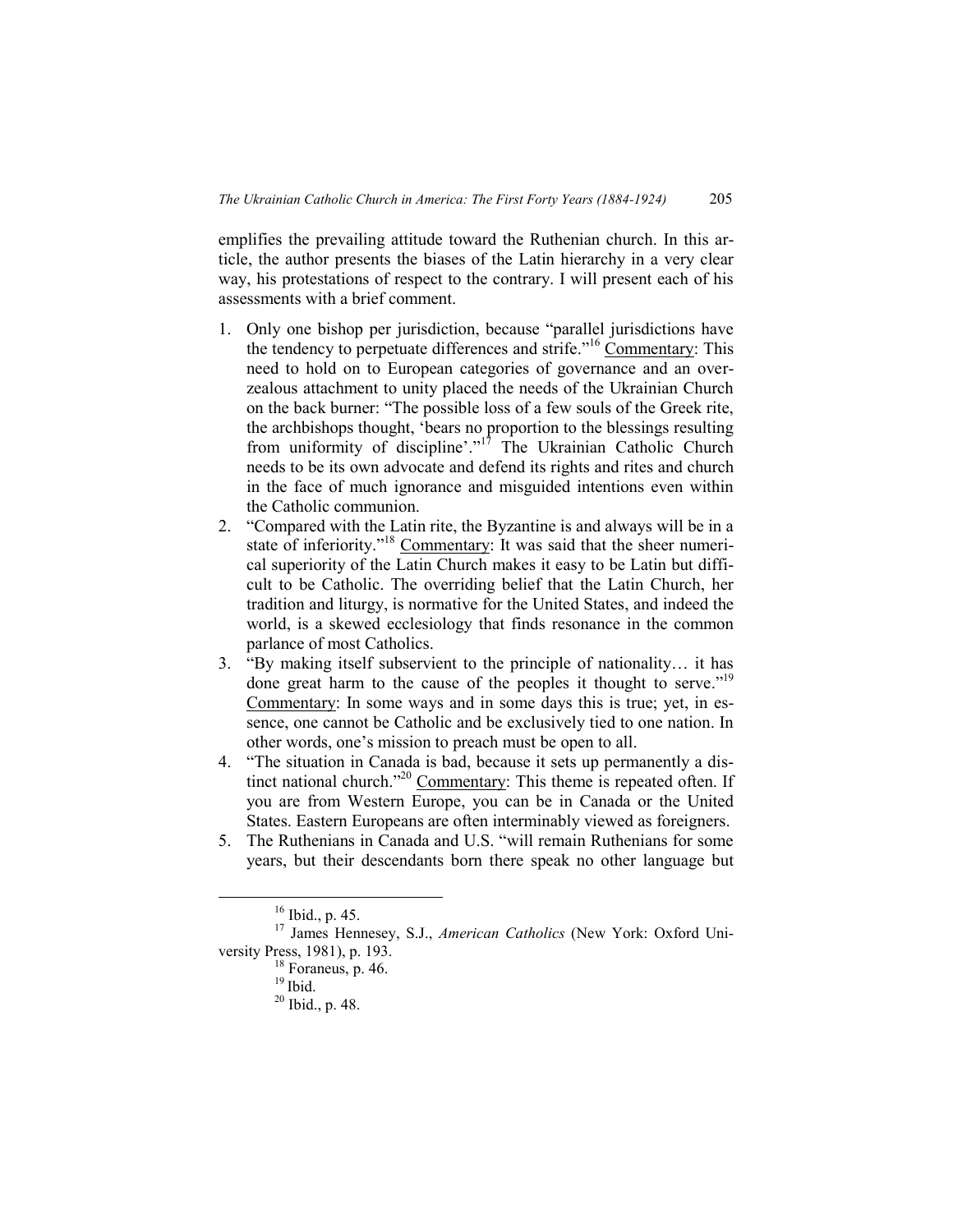English. They will not feel at home in a church which by its very name presents itself as un-American." <sup>21</sup> Commentary: The *Latin* or *Roman* Church, even though it used Latin as its liturgical language, could not see itself as Italian- or European-based. There is some validity in the view that the exclusive use of language is detrimental to membership; nevertheless, there is a failure to realize that all the Eastern and Catholic churches use multiple languages.

- 6. "The Church protects the national rite in his old home, but she has no reason for keeping it up artificially amid surroundings to which it is foreign."<sup>22</sup> Commentary: Once again, there is a penchant for viewing all non-Latin churches as non-American. The temptation of any majority is to view itself as normative for the entire body of believers. It is also unusual to refer to Ruthenians, who had no nation at the time and had several ethnic minorities in its ranks, as a national rite. The idea that all the Catholic Churches have an evangelical command to be universal and preach to all nations was and is a difficult concept to accept.
- 7. On August 17, 1914, the decree *Cum Episcopo*, for the *Graeco-Rutheni* was published, and Foraneus disagrees with article 10: "Article X expresses the hope that the Graeco-Ruthenian Church may increase, spread, and fulfill its mission toward the Graeco-Ruthenians in the United States … This can hardly mean that the Ruthenian Church in America is expected to make converts from people of other races and languages."<sup>23</sup> Commentary: Yes, the church is expected to make converts. The Latin hierarchy had proposed that all eastern Catholics become Latin in the U.S., but they could not see themselves as accepting any of the Eastern Rites. This was a recipe for diminishment, not for growth.
- 8. "The Catholic Church in the United States can gain nothing by perpetuating foreign elements. It implies no disrespect to the Holy See to make representations in behalf of the liberty of the Ruthenian Catholics, so that the latter may adopt, if they please, the Latin rite. It means simply that *Ea Semper* (June 14, 1907, art. XXII) be maintained for the Ruthenian people, allowing the children to be baptized and reared in the profession of the Latin rite."<sup>24</sup> Commentary: Many years ago, John Carroll, the first Latin bishop in the U.S., wrote to the Vatican

 $21$  Ibid.

<sup>22</sup> Ibid., p. 50.

 $^{23}$  Ibid., p. 647.

 $^{24}$  Ibid., p. 653.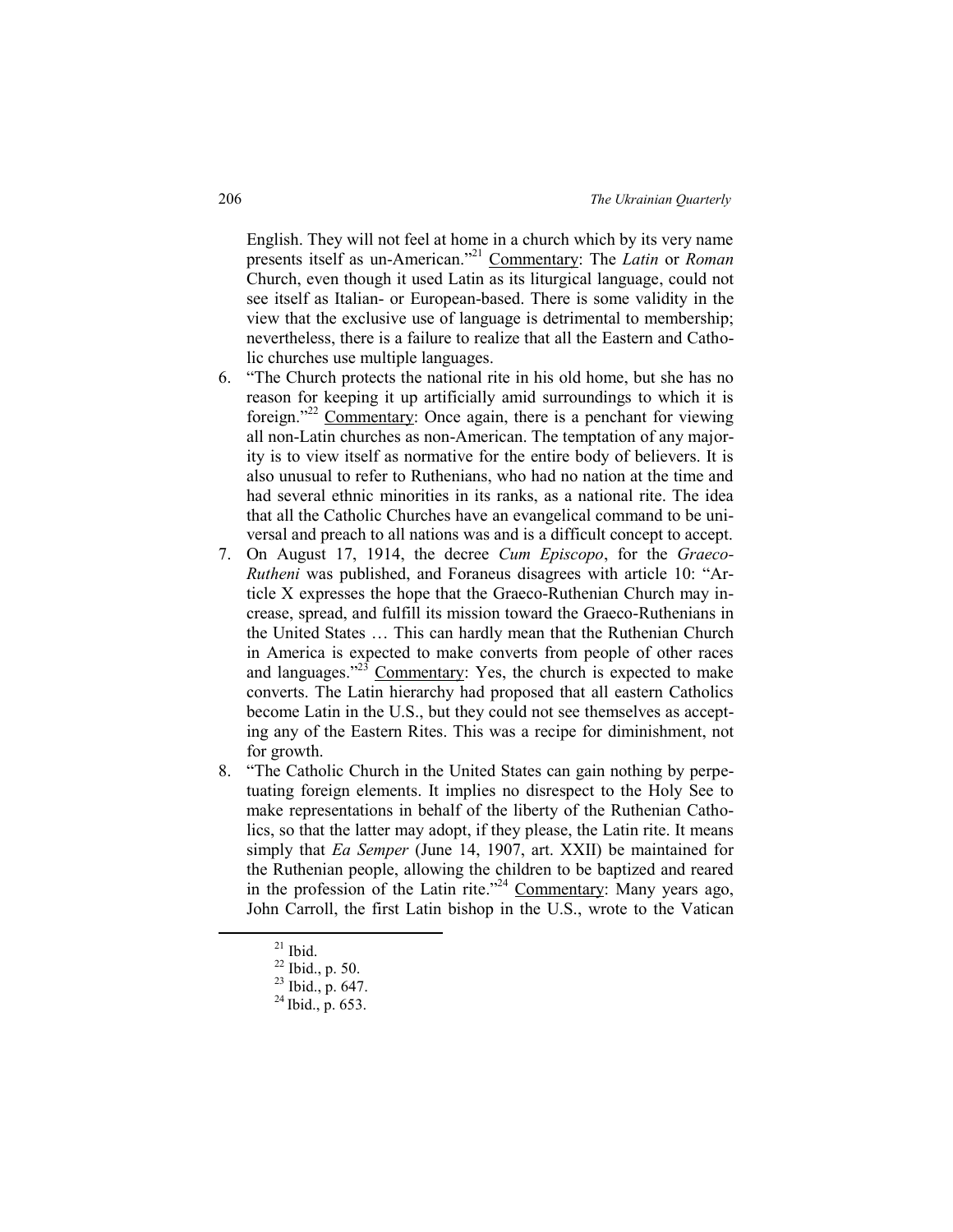asking for permission to use English in the Liturgy because, as he said: "We are called to preach the Gospel to everyone using a language understood by no one." Every church needs to adapt its methods to the circumstances of the times. To continually refer to the Eastern Churches as "foreign," even though the Latin parish "down the road" may have more non-Americans as members, is a habit that has come down to our day. Why is it that having liturgies and services in English still is not enough for many people who still consider us "un-American."

One of the legacies of the initial years was to focus on ethnic origin as opposed to the spirit of the first Pentecost, where the apostles "were all filled with the holy Spirit and began to speak different languages as the Spirit gave them power to express themselves … each of us hears them in his own native language" (Acts 1:4, 8). Yet, this was not the idea that was prevalent in the leadership of the church. Our first immigrants, at least those who spoke for the church, focused on the rite more than nationality:

"The reason for a separate hierarchy for the Ruthenian Greek Catholic Church in the United States is a very different one from that argued by certain foreign Catholics … With the Ruthenian Greek Catholics, however, there is an absolute difference in the Rite, form of worship and usages … No question of Ruthenian racial affiliations or of nationality, whether Austrian or Hungarian, is involved, but only that of religious Rite."<sup>25</sup>

The prejudice of the Latin churches has been known from as early as 1775: "Since the Latin rite is the rite of the holy Roman church and this church is mother and teacher of the other churches, the Latin rite should be preferred to all other rites."26

Andrew Kania wrote: "A statement such as that made by Pope Benedict XV that: 'The Church of Jesus Christ is neither Latin nor Greek nor Slav but Catholic,' is still today valid in theological terms, but devoid

<sup>&</sup>lt;sup>25</sup> From a small booklet entitled "Complaint against certain false and seditious attacks made by recalcitrant Ruthenian priests respecting their bishop" (New York City, March 12, 1912), p. 6; this is an English translation of a Latin booklet in which Greek Catholic priests support and defend Bishop Ortynsky: "*Protestatio adversus quasdam falsas et seditiosas accusationes, promotas a nonnullis rebellibus sacerdotibus ruthenis contra ipsorum episcopum.*" (Romae, Typ. Pontif. Pio IX, 1912).

<sup>&</sup>lt;sup>26</sup> Pope Benedict XIV, "Allatae Sunt" [On the Observance of Oriental Rites], Encyclical #20, promulgated on July 26, 1775.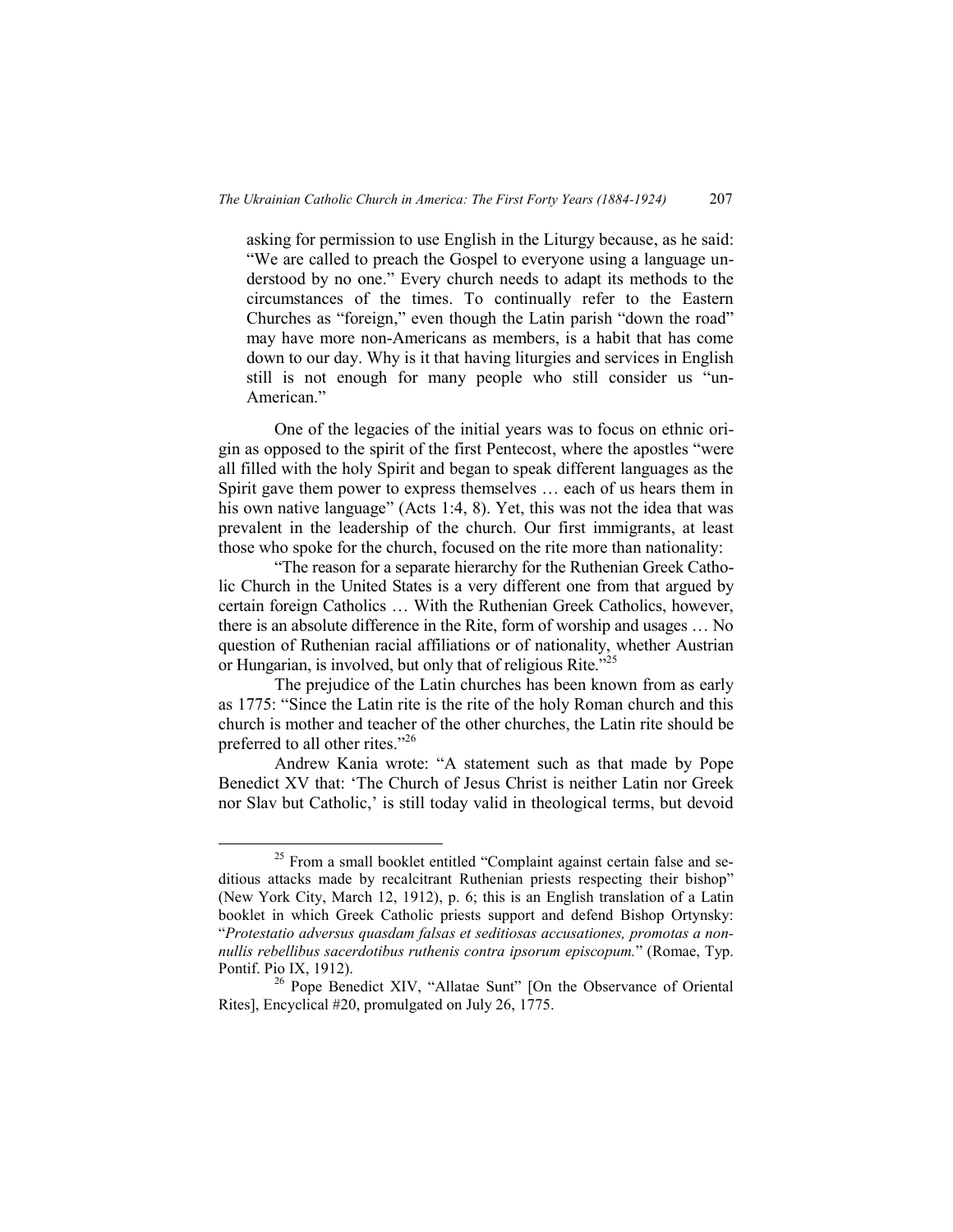of impact, for most Catholics perceive the term Catholic to mean Latin, be the members of the Church, Greek or Slav (Benedict XV, 1917, *Dei providentis*)." 27

We should defend the gospel we are called to preach. We have survived in the United States not simply because of luck but because we provide an alternative presentation of the gospel which can provide hope and meaning and salvation to all. This diversity is an essential characteristic for the Catholic Church, not simply for canonical reasons but for spiritual ones. The Eastern Churches are repositories of the wealth of human reflection on the divine and are a living church that can provide real access to the divine. The Eastern Churches were never meant to be primarily preservers of a national language or culture as much as they are called to be living members of the Body of Christ.

Our first immigrants to America perhaps intended to return to "the old country," but after several years they realized all the good they received in America and decided to stay:

"That which Ukrainian immigrants were looking for in the United States, they found; they even found more, because aside from work/wages, still something, what they did not have in the old country and for which they had not traveled to the United States, but they felt its absence — liberty and the respect of the individual's dignity."<sup>28</sup>

Bishop Ortynsky spoke openly in defense of his church in his *Pastyrske Poslanya* of 1908 (published in Ruthenian and Hungarian), and he repeated it in quite a graphic way on February 24, 1916 in Philadelphia, a month before he died, when asked about the bull *Ea Semper* that treated the Ruthenians in a subservient manner:

"The Bull does not exist, I never acknowledged it; therefore, the Bull does not obligate us, because at that time I did not have full jurisdiction, for which I am very thankful to God. Furthermore, I was always against the Bull."<sup>29</sup>

 $27$  Andrew T. Kania, "Breathing Deeply, with One Lung: The Problem of Latin Church Dominance within the Catholic Church," *Journal of Religious Education*, vol. 51, no. 4 (2003), p. 9; *The Australasian Catholic Record,* vol. 81, no. 2 (April 2004), pp. 198-211.

<sup>28</sup> Julian Batchinsky, *Ukrayinska immigratsiya v Zyedynenykh Derzhavakh Ameryky* (Lviv, 1914), p. 482.

<sup>29</sup> John Slivka, *Historical Mirror: Sources of the Rusin and Hungarian Greek Rite Catholics in the United States of America, 1884-1963* (Brooklyn, N.Y., 1978), p. 118.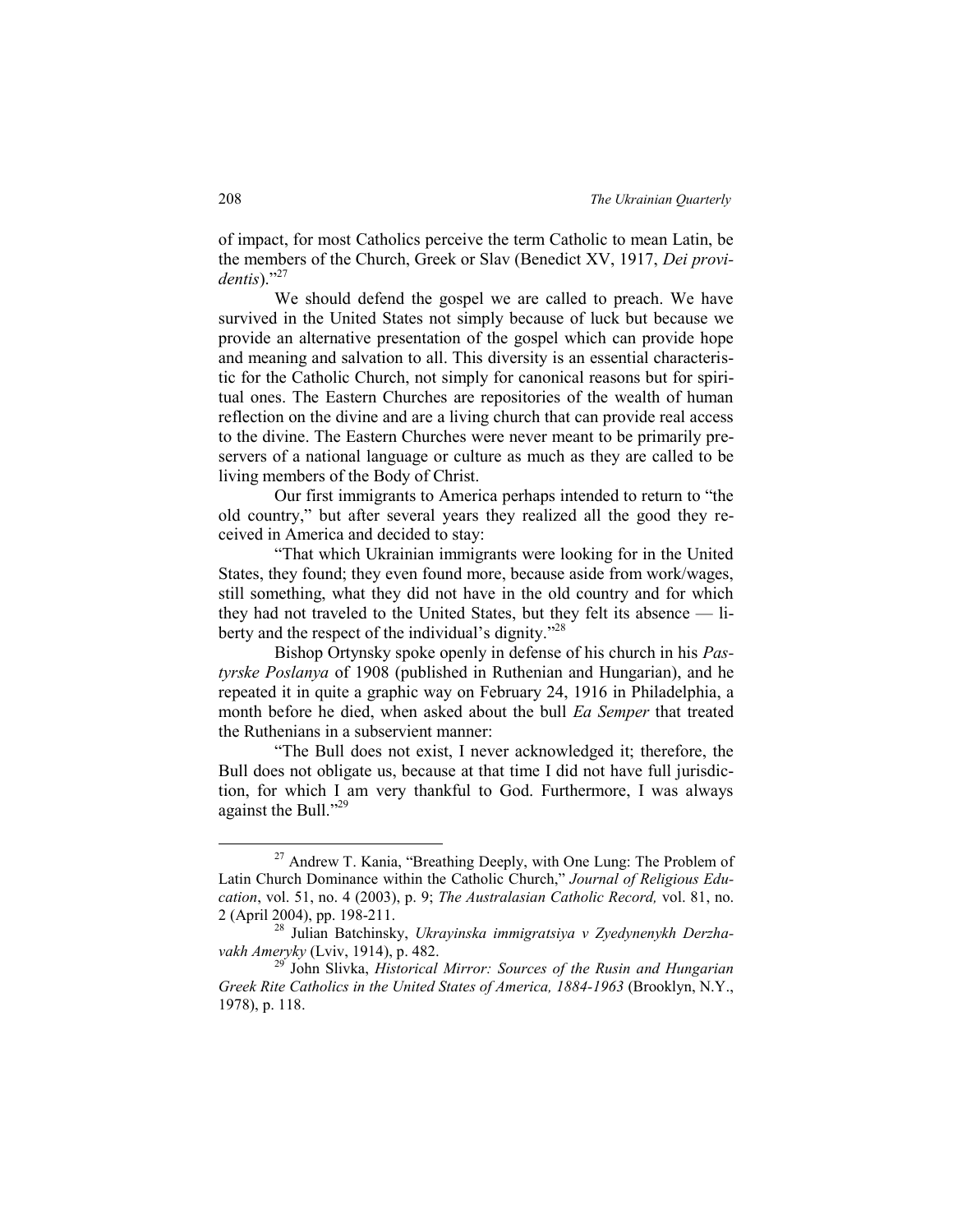Hopefully, we can see from the first years of our Church history in America that we are called to be a universal church in all countries and to all people of the world. The gospel is never alien, and we have an obligation and honor to preach the treasure that causes growth and enlightenment. A fervent dedication to our prime mission of preaching the gospel will benefit both national aspirations and ritual integrity. We do this not simply because we want to survive. We do this because we are called to grow, prosper and make the church as diverse as possible by our vital presence.

The Catholic Church is a composition of vibrant churches of which we are one — called by God to preach his word in the uniqueness and beauty that provided inspiration and strength for a particular church, which has offered martyrs as its seeds of faith. The Lord has called us and anointed us as Ukrainian Catholics. We help the entire Catholic Church be Catholic in the beauty of diversity and we help her to "breathe with two lungs."

Kania concluded his article with the following: "Throughout the course of this article it has been my intention to reveal to the reader that the Body of Christ, His Church, truly has two lungs — the West, and the hereto poorly recognized East. For far too long the Catholic Church has expressed herself to the world with a singular profile, and as such has often been perceived by the world as speaking with one dimension. Yves Congar mentions that up until the second half of the Sixth Century there existed a magnificent pluralism in the Catholic Church: 'one passed easily from East to the West and vice versa, celebrating the mass with the people of any particular place, in their language and according to their rubrics.<sup>30</sup> As Catholics of the third millennium we must seek to regain the catholicity of the past in order to renovate the Church for a resplendent future. We must endeavour to give our children both catholic hearts and catholic minds. Like the athlete in St. Paul's *First Letter to the Corinthians,* if we wish to run the race and win the prize, we must learn to breathe fully and deeply with both lungs. By so doing we will win for ourselves that wreath which will never wither, and with our efforts combined shall reveal to the world the true Church, She who is the splendid icon of our God, a God who is

<sup>30</sup> Yves Congar, *After Nine Hundred Years: The Background of the Schism between the Eastern and Western Churches* (New York: Fordham University Press, 1959), pp. 34-35.